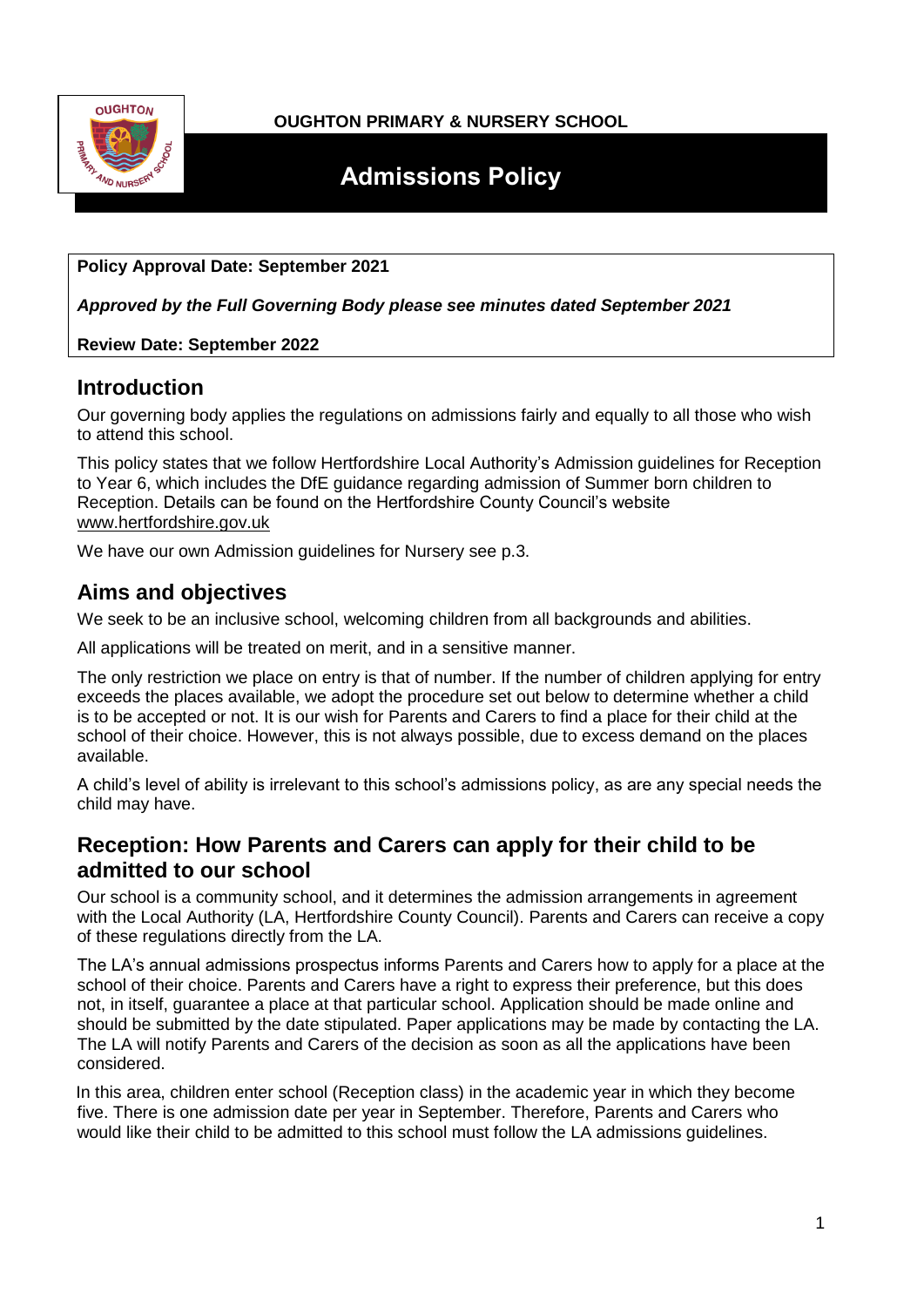# **Age of admission and deferral of places**

Hertfordshire County Council's policy is that children born on and between 1 September and 31 August would normally commence primary school in Reception in the academic year beginning in September.

All Hertfordshire infant, first and primary schools provide for the full-time admission of all children offered a place in the Reception year group from the September following their fourth birthday. If a Parent wants a full-time place for their child from September (at the school at which a place has been offered) then they are entitled to that full-time place.

Parents can request that the date their child is admitted to school is deferred until later in the academic year or until **the term in which** the child reaches compulsory school age (the term after the child's 5<sup>th</sup>) birthday). Parents can request that their child takes up the place part-time until the child reaches compulsory school age.

Any Parents wishing to take up a part-time place or deferred entry should contact the individual school(s) to discuss their child's requirements.

# **Summer born children**

Legally, a child does not have to start school until the start of the term following their fifth birthday.

Summer born children are those born between 1 April and 31 August. Currently summer born children are expected to start Reception at the age of 4.

If your child was born between 1 April and 31 August and you do not believe they will be ready to start Reception in the September, you may instead make an application for your child to start Reception the following September.

**Children out of year group** (except summer born children entering Reception) Hertfordshire County Council's policy is for children to be educated within their correct chronological year group, with the curriculum differentiated as necessary to meet the needs of individual children. This is in line with DfE guidance\* which states that "in general, children should be educated in their normal age group".

If Parents/Carers believe their child(ren) should be educated in a different year group they should, at the time of application, submit supporting evidence from relevant professionals working with the child and family stating why the child must be placed outside their normal age appropriate cohort. DfE guidance makes clear that "it is reasonable for admission authorities to expect Parents to provide them with information in support of their request – since without it they are unlikely to be able to make a decision on the basis of the circumstances of the case".

The county council as the relevant admission authority, through a panel process, will decide whether the application will be accepted on the basis of the information submitted. The panel makes decisions based upon the circumstances of each case including the view of Parents, the Headteacher, the child's social, academic and emotional development and whether the child has been previously educated out of year group.

There is no guarantee that an application will be accepted on this basis. If the application is not accepted this does not constitute a refusal of a place and there is no right to an independent statutory appeal. Similarly there is no right of appeal for a place in a specific year group at a school. The internal management and organisation of a school, including the placement of pupils in classes, is a matter for the Headteacher and Senior Leadership Team.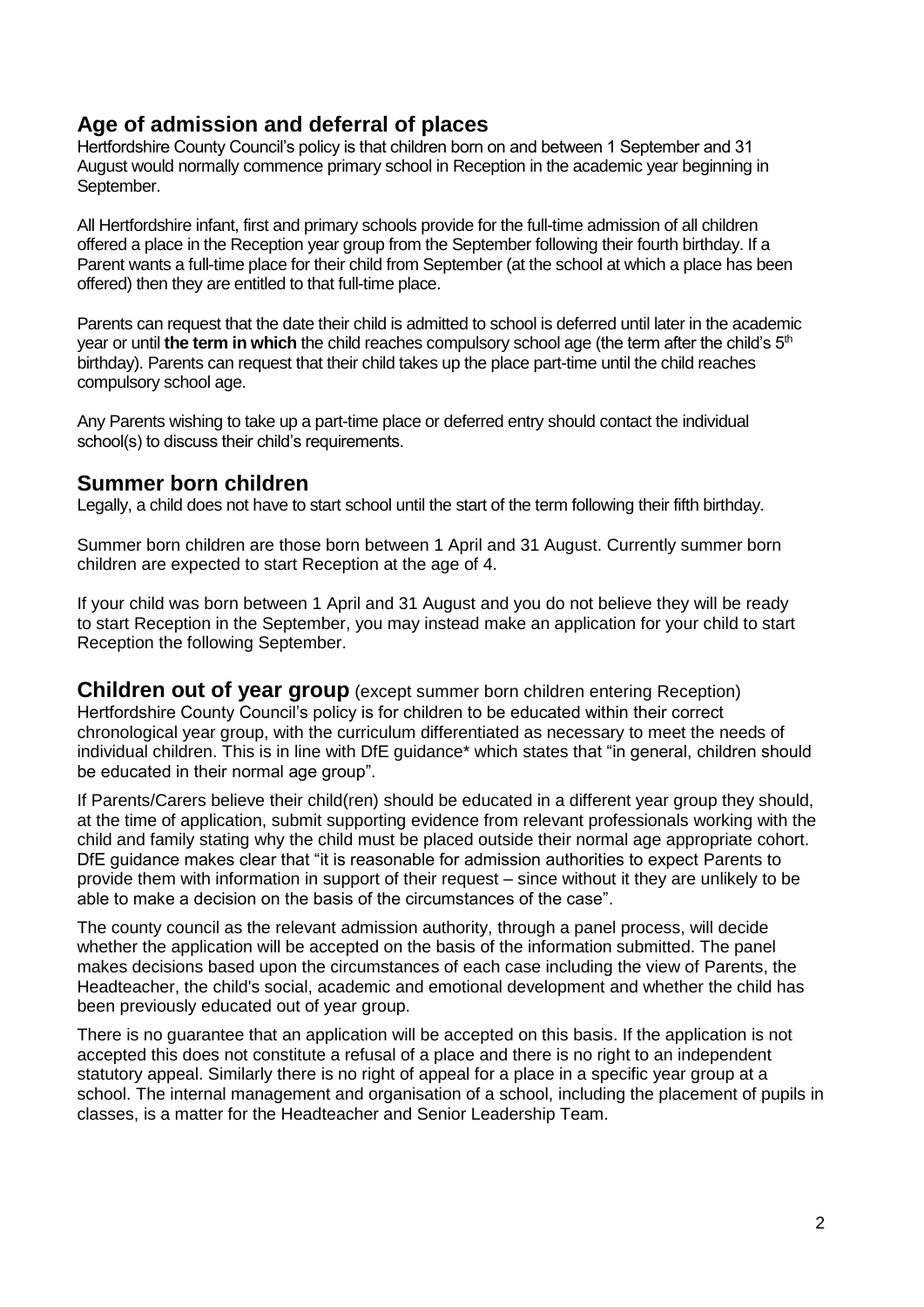# **Casual Admissions**

If a family moves to the area they must contact the LA for in year admission guidance. The admissions process is handled by the authority and they notify the school when a place is offered.

# **Admission appeals**

If a place is not offered at this school, this will be because to do so, would prejudice the education of other children by allowing the number of children in the school to increase too much.

If Parents and Carers wish to appeal against a decision to refuse entry, they can do so by applying to the LA. An independent panel considers all such appeals, and its decision is binding for all parties concerned. If the appeals panel decides that we should admit a child to whom we had refused a place, then we will accept this decision and continue to do all we can to provide the best education for all the children at our school. (Further details of appeal arrangements are set out in the School Admissions Appeals guidance – Herts County Council.

# **The standard number**

The 'standard number' is the number of children the LA considers the school can accommodate. The standard number for our school is 30 per class. We keep this number under review, and the governors will apply to change the number if circumstances change.

# **Nursery Admissions**

For the September 2022 Nursery intake, the Governors will follow arrangements for entry into Oughton Primary & Nursery Schools Nursery that have been agreed by Hitchin Partnership.

Oughton Primary & Nursery Schools Nursery will operate a one intake system in September. Places will not be held for pupils not wanting to start Nursery in September.

There will be an impact on Nursery places if Parents decide to defer admission to a Reception class. Parents will need to inform schools by the end of the spring term 2022 (last day of the school term) if they wish their child to remain in the Nursery instead of transferring to Reception (at Oughton or another school). If they express this wish they will keep their Nursery place for an additional year and they will not need to reapply for the place. If they have not informed the school by that date their Nursery place cannot be kept open for them.

If Parents do not notify the Nursery until after Nursery allocations have been released schools are under no obligation to offer a place above their normal intake number, but the child can of course join the normal continuing interest process.

### Hitchin Partnership Admission Information for Maintained Nursery Schools and Nursery Classes 2022/23

The Nursery admission process changed from September 2017 for admissions for 2018 onwards. In place of a centrally controlled system which has previously been run by the local authority, Nursery settings will now be operating their own admission process.

The maintained Nursery schools and classes within Hitchin form part of the Hitchin Partnership. In order to provide consistency and simplify the process for Parents, the partnership has agreed a timeline for admissions and a set of over subscription criteria.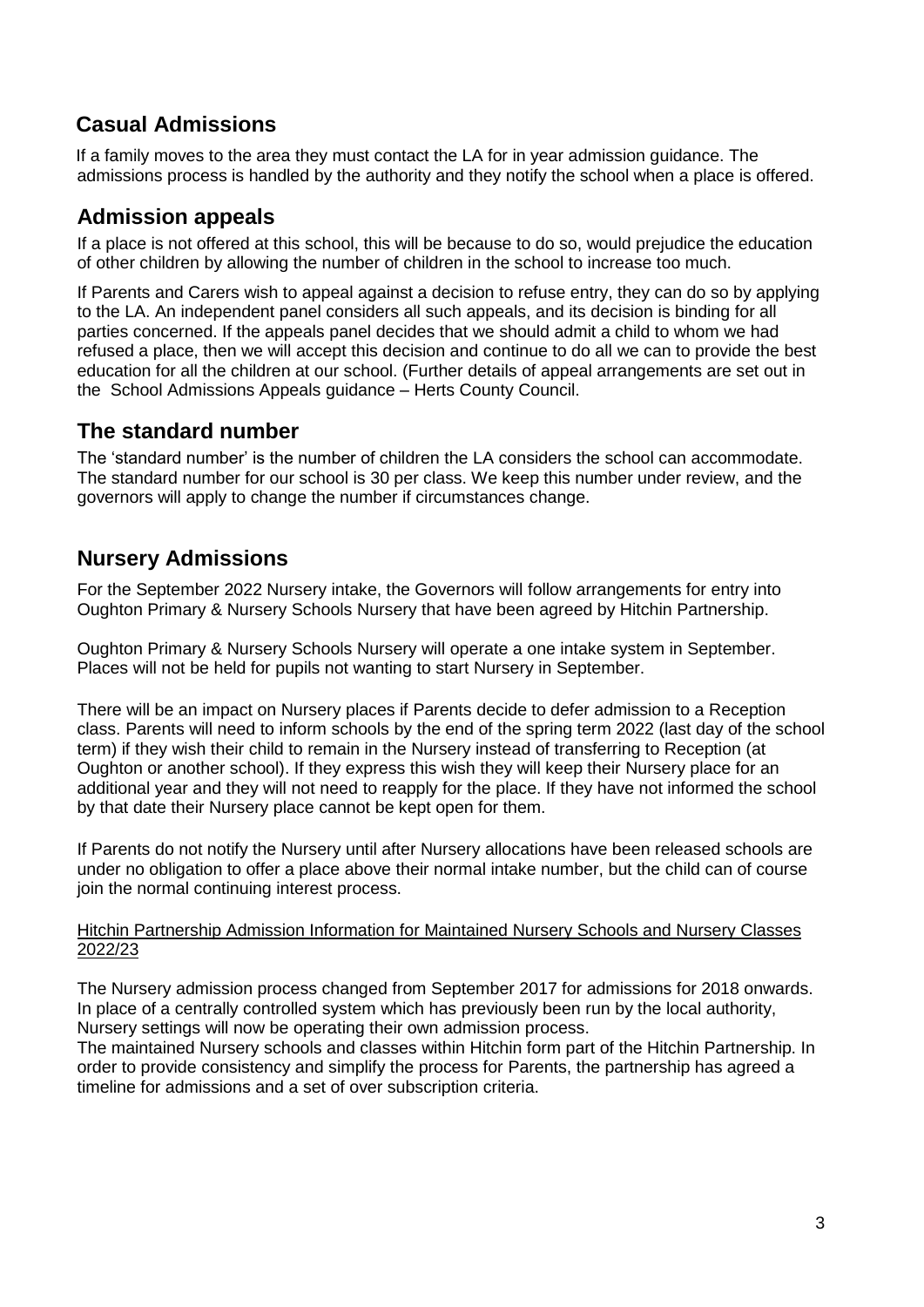Hitchin Partnership Timeline for Maintained Nursery Schools and Nursery Classes 2022/23

| By end of September 2021 | Hitchin maintained Nursery schools and Nursery classes to<br>make Nursery admission information available on their<br>websites           |
|--------------------------|------------------------------------------------------------------------------------------------------------------------------------------|
| October/November 2021    | HCC comms campaign to Parents confirming new way of<br>applying for a Nursery school/class place, including social<br>media.             |
| February 2022            | Applications open via school's websites for Hitchin maintained<br>Nursery schools and Nursery classes (online applications<br>preferred) |
| <b>March 2022</b>        | Applications close for Hitchin maintained Nursery schools and<br>Nursery classes                                                         |
| April 2022               | Offers made to Parents (via the same method as application<br>was made)                                                                  |
| May 2022                 | Deadline for Parents to accept/reject places                                                                                             |

#### **Regarding Reception places, see HCC Admissions for concise dates – the above is an approximate guide. For Nursery, please phone the School Office for more information regarding dates or check the school website.**

Children will be offered a Nursery place to start in the autumn term of the academic year they turn 4 (falling between 1<sup>st</sup> September to 31<sup>st</sup> August). At Oughton we have 30 Nursery places, providing 15 hours of free Nursery education every morning.

We hold an information meeting for Parents in the summer term. Children are invited to visit and to attend a couple of sessions before they start and staff will arrange home visits prior to your child starting.

The morning Nursery session is from 8.45-11.45am.

The Nursery is an integral part of the school and we follow the SEN Code of Practice. A separate application is needed from Nursery to main school.

Should there be more applications than places, an agreed over subscription criteria will be followed. If an application is unsuccessful, you may request to go onto the Nursery's continuing interest list and as a space arises, the criteria will be applied again.

### Hitchin Partnership Over Subscription Criteria for Maintained Nursery Schools and Classes for the School Year 2022/23

Children with a Statement of Special Educational Needs which names the school will be allocated a place in accordance with section 324 of the Education Act 1996. Schools will also admit children with an EHC (Education, Health and Care) Plan that names the school.

Parents may state their preference as to which Nursery class, school or centre they would like their child to attend in the years leading up to the child's fourth birthday. However, if there are not enough places available, places will be allocated in the following order of priority:

a) Children looked after and children who were looked after, but ceased to be so because they were adopted (or became subject to a child arrangements order or a special guardianship order).